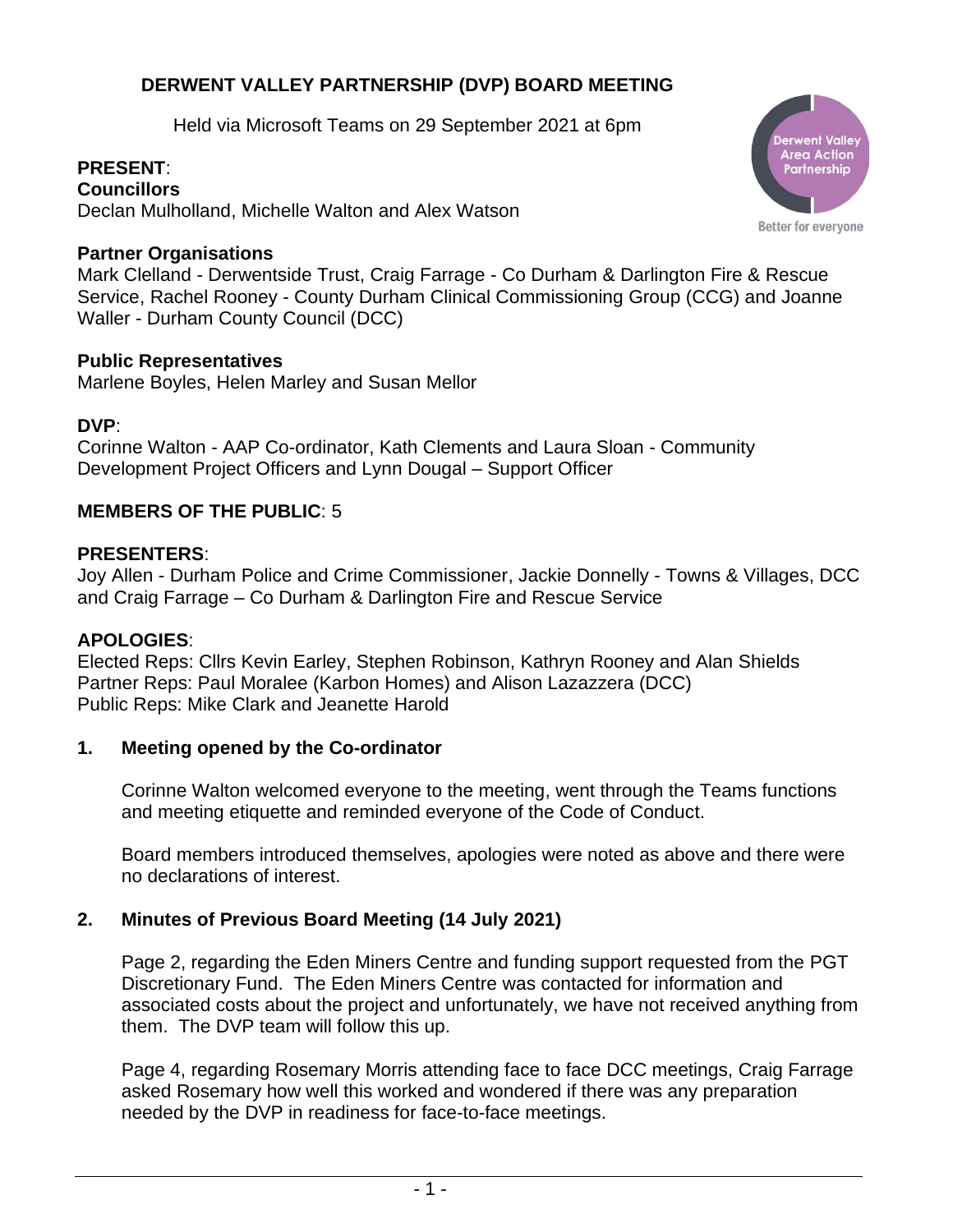Rosemary Morris (Forum) said she has attended meetings in the Council Chambers where social distancing and face coverings were adhered to and attendees were requested to do an LFD test prior to attending the meeting. There were no members of the public at the meeting but it was broadcasted on You Tube.

Cllr Watson said that the public have attended meetings he has been in and they have observed social distancing and wearing face coverings when walking around.

Mark Clelland said he heard in the news that there are plans to scrap free PCR and LFD tests at the end of October. Anyone taking these tests would have to pay for them.

There were no further comments/matters arising and the minutes were AGREED.

# **3. DVP Task Group Update and HAWB Project Recommendations**

Corinne gave an update on the work of the four task groups.

*Employment, Enterprise and Training (EET) Task Group – Chair Mike Clark and DVP Lead Officer Laura Sloan*

The task group launched their call out for project proposals on 8 September with a deadline of Friday 8 October 2021.

The next task group meeting will be held via Teams on Friday 15 October. The group will look at the project proposals and any comments/questions raised will be sent to the applicants for a response in readiness for the next task group meeting at the end of October. Applicants will be invited to attend an online meeting to briefly discuss their project and answer any additional questions. The task group will then score the projects, against set criteria, and recommended project proposals will be presented at the November Board meeting for the Board to make a decision to support or reject.

### *Environment (Enviro) Task Group – Chair Ann English, Vice Chair Rosemary Morris and DVP Lead Officer Corinne Walton*

The task group launched their call out for project proposals on 28 July with a deadline of Tuesday 31 August 2021.

There were 8 expression of interest forms received, totalling £107,912 and were oversubscribed from the funding available (£78,634). The task group have reviewed the project proposals, questions were sent to the applicants and responses have been received. The group will be meeting via Teams on 14 October and 21 October to hear a brief overview from the applicants about their projects and to ask any additional questions. The task group will then score the projects, against set criteria, and recommended project proposals will be presented at the November Board meeting for the Board to make a decision to support or reject.

### *Towns and Villages (T&V) Task Group – currently officer led by Corinne Walton but as the group progresses a new chair could be nominated*

The first meeting was held via Teams on 19 August and the group: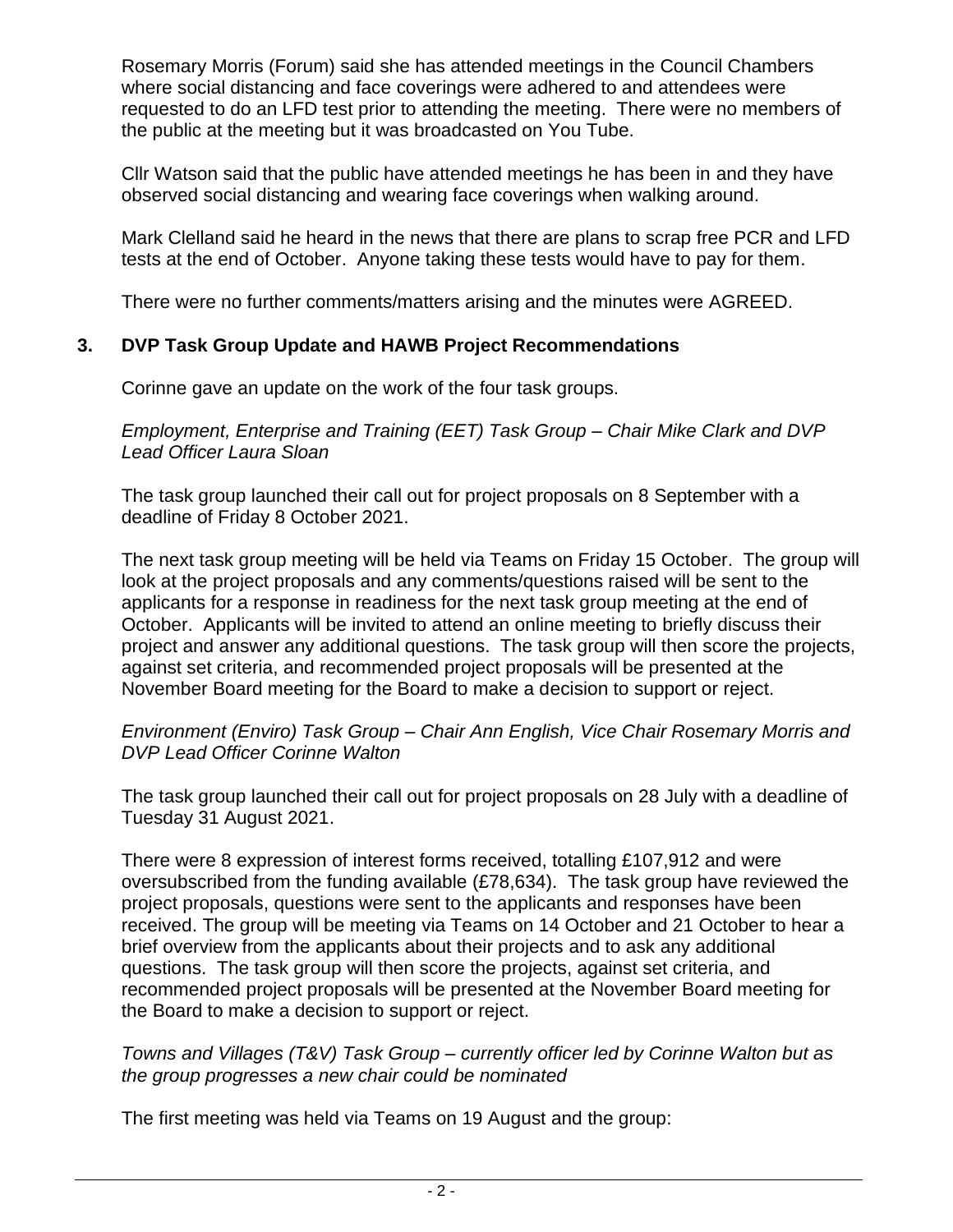- $\triangleright$  looked at the background to the towns and villages funding
- $\triangleright$  discussed the role, remit and membership of the task group
- ➢ received information about the role of the T&V Countywide Team and dedicated officer to the DVP (Joanne Ashworth)
- ➢ received an update on Consett Middle Street improvement programme and
- $\triangleright$  agreed to a one-off meeting to review and update the Consett Destination Development action plan

The next meeting will be held via Teams on 7 October and is open to everyone. The focus of the meeting will be around the criteria for the T&V funding and to look at holding future community consultation events.

*Health and Wellbeing (HAWB) Task Group – Chair John O'Connor and DVP Lead Officer Kath Clements*

The task group launched their call out for project proposals on 28 July with a deadline of Tuesday 31 August 2021.

They received 9 expression of interest forms totalling £83,851.24 and were oversubscribed from the funding available of £78,634. Task group members received copies of the expression of interest forms to review and questions were sent to the applicants. The responses were received prior to the applicants being invited to one of the task group meetings (14 or 21 September), via Teams, to present their projects and answer any additional questions.

Individual task group members scored each project proposal, against set criteria, based on a scale of 1 (strongly disagree) to 5 (strongly agree). Each project proposal was given a total average score, ranked in order (from highest to lowest) and funds were allocated until the Area Budget (£78,634) was exhausted.

Based on the Task Group's review and scoring, the following outcome was recommended to the Board:

**IT Skills for Over 50's project, Hamsterley Mill Residents Association. Funding Request: £5,000**

To provide IT Skills training for over 50's from Hamsterley, Medomsley and Burnopfield areas at Derwentside College.

**Housing Support project, Moving On Durham. Funding Request: £5,765.88** Two support workers and 0.5 Care Leaver worker to provide support for young people aged 16-24 years who are homeless. (1 year funding contribution requested from DVP for 1 support worker, divided proportionally amongst the 4 north cluster AAPs.)

### **Grief, Loss and Bereavement Workshops, Willow Burn Hospice. Funding Request: £5,178.51**

Delivering workshops to understand grief and loss, and to learn how to support bereaved people in your life, personally and at work.

**Head, Heart, Health project, Sport Works. Funding Request: £19,020** Supporting the wellbeing of local residents living in the DVP area through training and provision linked to capacity building, physical activity, emotional wellbeing, nutrition, and socialisation.

**Safe with Sound project, Watling Space CIC. Funding Request: £11,080.85** Creating a high-quality acoustic environment for those with hearing loss, learning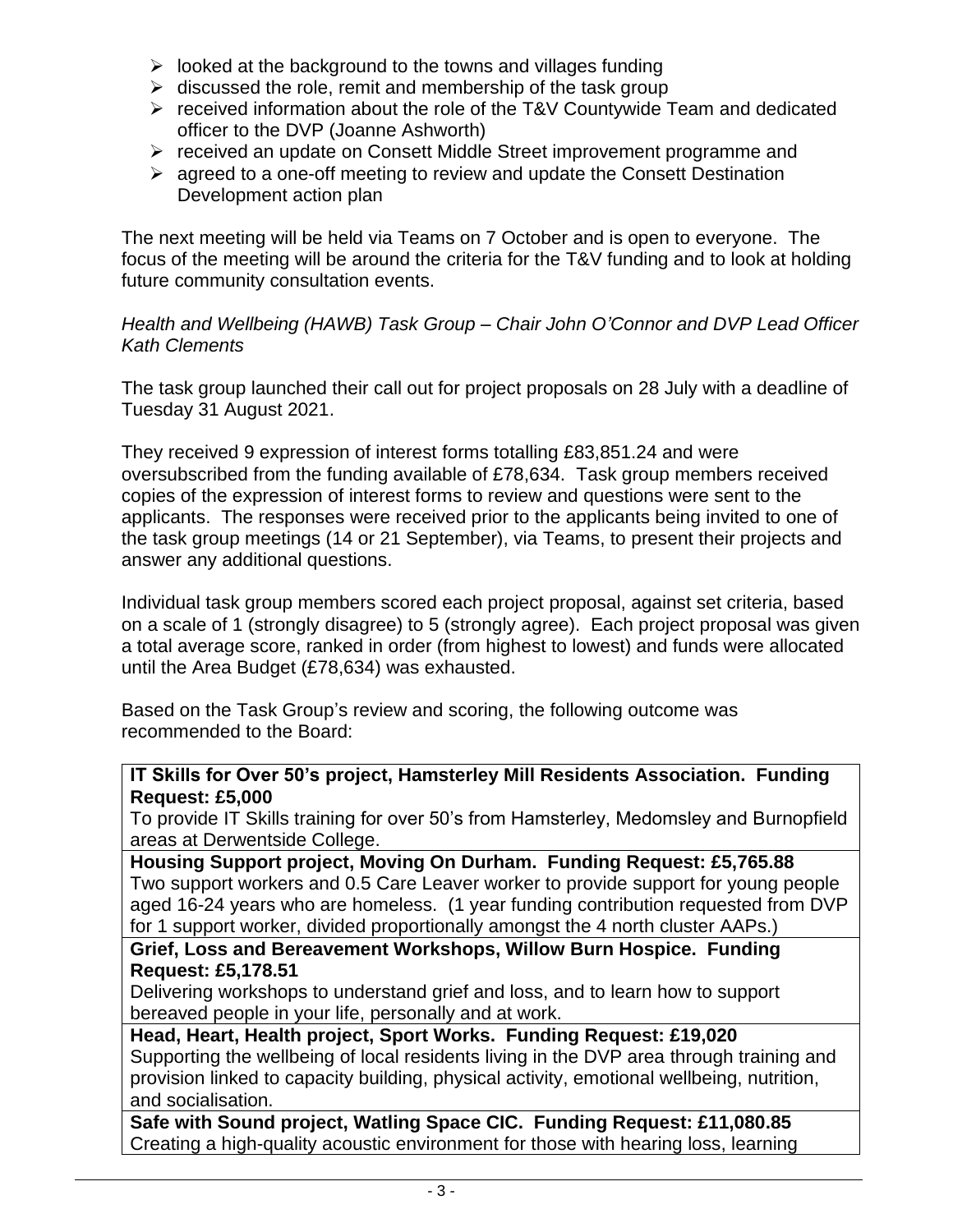disabilities, auditory processing disorders, speech or language delays and attention issues.

### **Consett Park Bowling Club project, Consett Park Bowling Club. Funding Request: £7,710**

Funding is requested for coaching equipment including bowls, mats, gatherers and disability aids, disability ramps/steps to clubhouse and green, a kitchen upgrade and coaching courses.

**Moorside Play Space Relocation and Extension, DCC. Funding Request: £11,000** This project is to relocate Moorside play space from its current location at Derby Crescent to an alternative site, to help improve anti-social behaviour and improve quality of life.

### **Rose and Robin Tour the Derwent Valley project, Mad Alice Theatre Company. Funding Request: £8,785**

Touring theatre show, in the Derwent Valley area, covers themes of love and loss bringing grandparents, grandchildren and families together. Includes a post-show tea dance and natter and drama and dance workshops delivered to community groups attending the performance.

## **Digital Inclusion Derwent Valley project, MHA Communities Gateshead West. Partial funding of £5,093.76**

This project aims to improve outcomes for older people who are socially isolated by using digital technology.

Corinne said as there was insufficient funding to support the last project – Digital Inclusion – in full, should the Board agree to fund the project the applicant will be contacted to enquire if they could deliver the project with less funding.

Given the short timescales involved in getting the recommendations back from the task group and them being presented to the Board this evening, Corinne advised that the expression of interest forms are available, should any Board members wish to see them.

A question was asked about a countywide AAP funding pot of approximately £300k. This fund is open to organisations across County Durham, but it must be a project that can be delivered in multiple AAP areas. This fund is separate to the allocation of the Area Budget each AAP receives. As the Chair of the DVP Board (Cllr Watson) is part of the Countywide Funding panel, he will be part of the decision-making process linked to countywide proposals.

Corinne advised that for those projects that have high amounts of unsecured match funding, their offer letter would be conditional that they achieve/secure the match funding before the DVP funding is released.

It was acknowledged that the task group had done a fantastic job and that the proposals had gone through a rigorous process, especially within the tight timescales and the task group were thanked for their input and time.

There were no further comments, and the Board APPROVED the project proposals as per the task group's recommendations above.

Corinne advised that the applicants will now be asked to complete the full online funding application and a technical appraisal by the funding team would follow.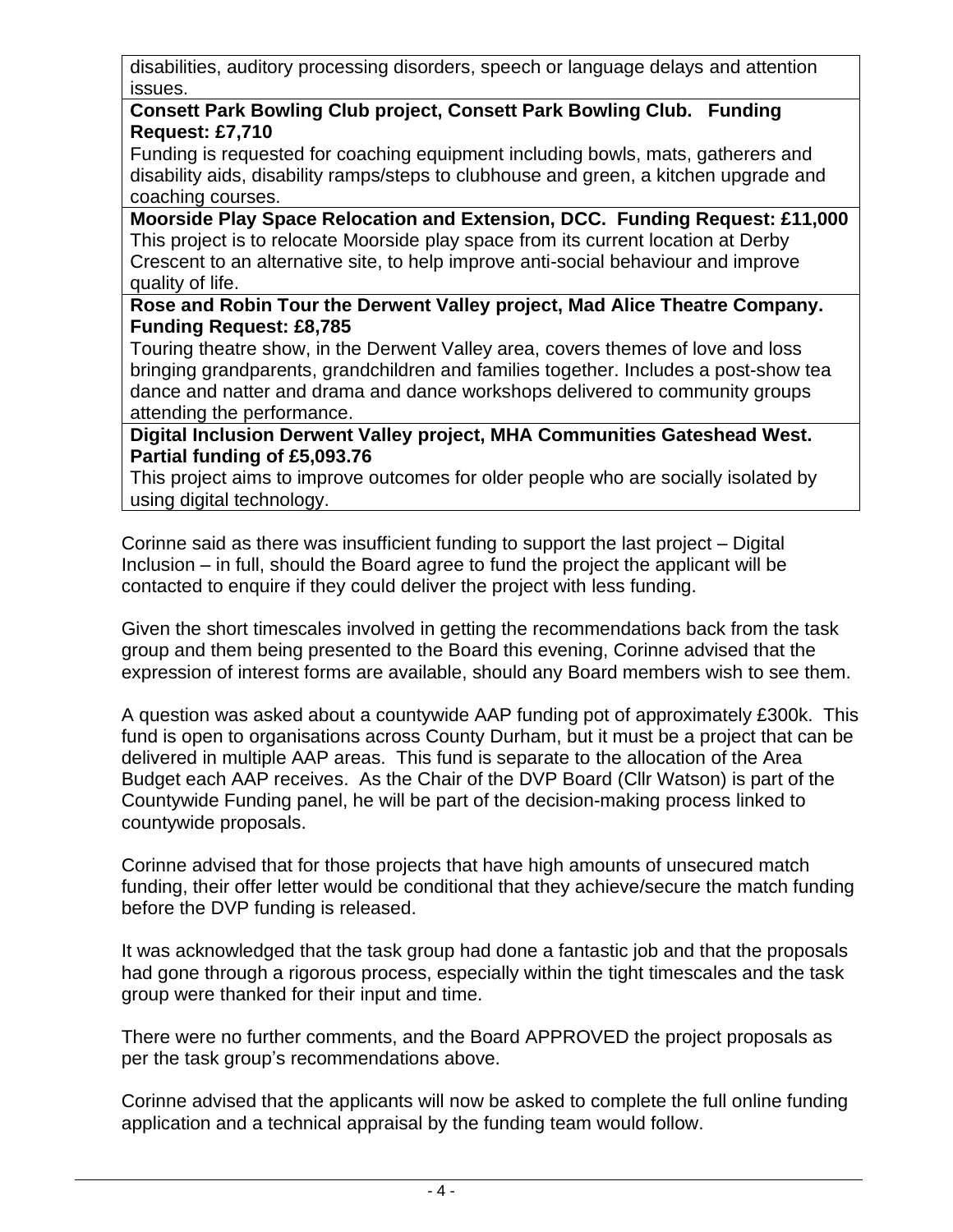# **4. Partner Updates**

# *Presentation by Joy Allen, Durham Police and Crime Commissioner (PCC)*

Prior to Joy setting her manifesto commitments, members of the public were asked, at the back end of 2020, what their main priorities were for the police to tackle. The top priorities were ASB, drug use and drug dealing, fly tipping, speeding and vandalism. These priorities will help feed into the Police and Crime Plan and her vision for County Durham and Darlington is to make communities safer, stronger and more resilient to crime and ASB.

Joy gave an overview on the Draft Police and Crime Plan 2021-24 which included 6 key themes:

- $\triangleright$  Safer Communities addressing ASB issues and appointing an ASB Champion
- $\triangleright$  Safer Businesses strengthening engagement with local businesses to help prevent crime
- $\triangleright$  Safer Online working in partnership to tackle threats and support vulnerable people and to appoint cyber prevention officers
- $\triangleright$  Safer People identifying and supporting victims of domestic abuse, sexual violence, hate crime, gambling related harm, etc
- $\triangleright$  Safer Roads tackling speeding, drink and drug driving and mobile phone use whilst driving
- $\triangleright$  Safer Countryside supporting rural communities

Joy mentioned that a partnership approach to tackling some of the issues identified by members of the public could be supported through funding provided by the PCC Office via the AAPs.

The Plan is currently with the Police and Crime Panel for further comments and once the final version is agreed, a copy will be made available and can be circulated to all 14 AAPs.

If anyone wishes to contact Joy or would like her to visit their area, she is happy to do so and can be contacted via [www.facebook.com/PCC.Durham.](http://www.facebook.com/PCC.Durham)

Following the presentation, Joy responded to comments/questions:

• Do schools have a responsibility to monitor young people's behaviour, especially when they emerge in crowds at the end of the school day?

Joy's response was that in some areas schools will get involved and in others they will not. However, if we are made aware of any local issues, we can work with the school to address them.

She said she is very supportive of the neighbourhood policing aspect but over 400 police officers have been lost between 2010 and 2020 and although numbers are increasing, we will not get what we had. She also said that if we want to get those police officers in school areas and out in the community more, we need to lobby the Government for fair funding.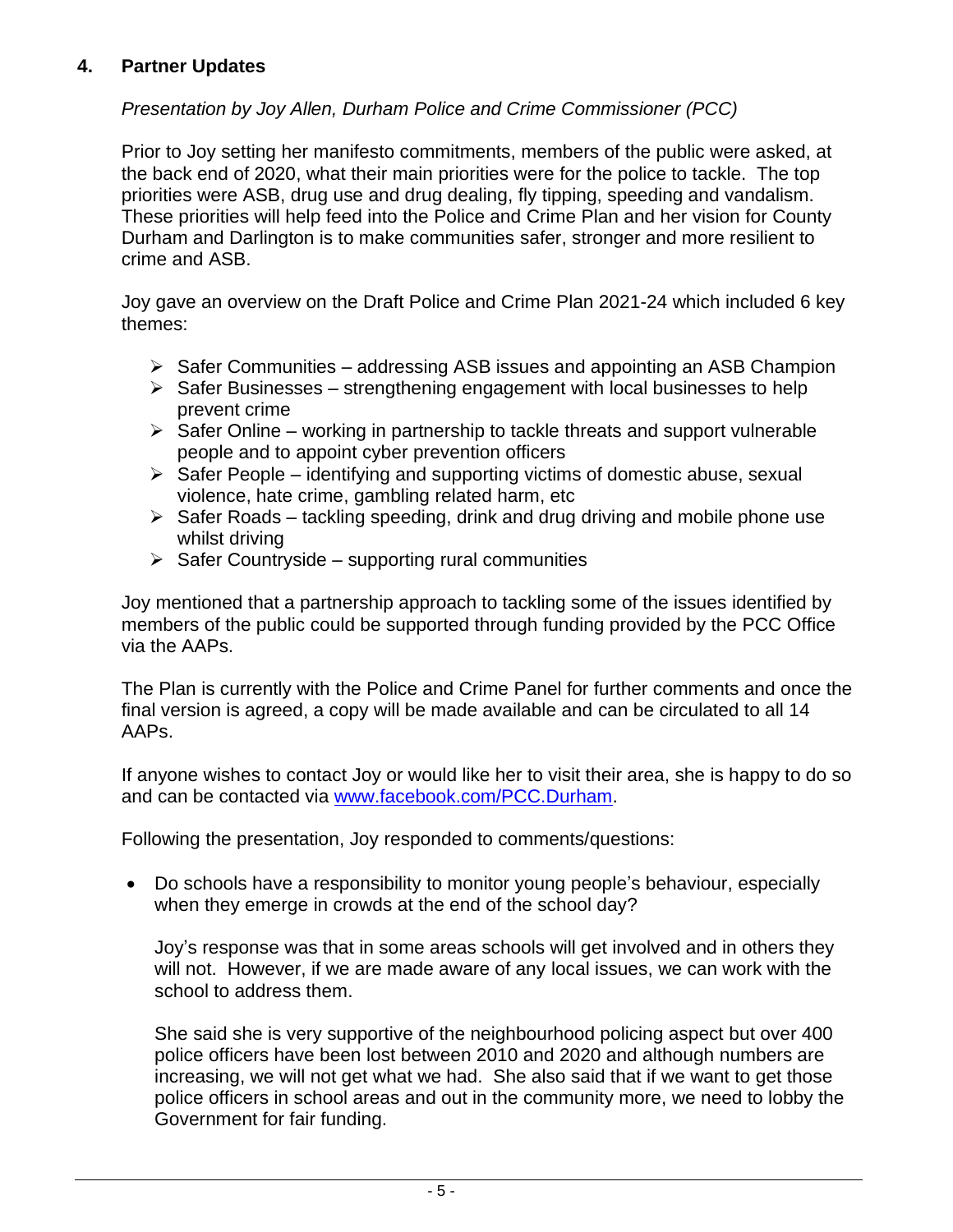- Any local initiatives that the police are involved in, the Fire Service would be happy to link in with and they can be disseminated through the district teams as a fire rep sits on each of the AAP Boards
- A question was asked in the chat facility about the future of PACT meetings and that they could do with financial support.

Joy said in the Plan she has highlighted about area based problem solving groups and how each of the 14 PACT areas across County Durham have different issues that are specific for that locality. To help tackle some of these issues at a local level, match funding would be available to the AAPs. To identify what the issues are at a local level, members of the community need to be involved as well as local councillors and partners.

• A question was asked in the chat facility if anything is planned to help communities increase their own security, eg burglar alarms, house security cameras, and are there any initiatives from the local police?

Joy said she would like to see an improvement in the 101 service as people are getting frustrated with the system which may stop them from reporting issues. She would like to promote the use of security devices, eg camera doorbells, dashcams, perhaps through a Christmas initiative, that would advise on where to get them/costs involved. She is also hoping to set up a system where people with footage of dangerous manoeuvres on the roads can share that information which will allow the police to follow up on and in the long term deter people from this behaviour.

- A lengthy discussion took place on speeding issues across the area, particularly in the villages and the following comments were noted:
	- o In other AAP areas, community speed watch cameras were purchased by local councillors. As there were 20 purchased across the county, the cost per camera was approximately £1800.
	- o Community Speed Watch (CSW) to do regular patrols and caution those who are speeding.
	- o Fixed speed cameras are not ruled out but they are working with other officers to see what works.
	- $\circ$  The ability to self-report incidents on particular roads that would highlight repeat problems.
	- o Speed cameras only slow people down at that point, but it was noted that that is the purpose of fixed speed cameras to slow traffic down.
	- o Mobile speed cameras in hotspot areas are very effective in slowing traffic, however, drivers often warn oncoming drivers to them.
	- o Promote and encourage more people to become CSW volunteers.
	- o Encourage people to sign up to 'Keep in the Know' a messaging service to keep people informed about local issues. This would be particularly useful when there is a callout for CSW volunteers.
	- o From the survey carried out in 2020, 73% supported enforcement action linked to traffic/driving offences.
	- $\circ$  The Chair of the Association of Police and Crime Commissioners is challenging the legislation around those people who have 20+ penalty points. Those who continue to speed and get caught, could end up losing their licence.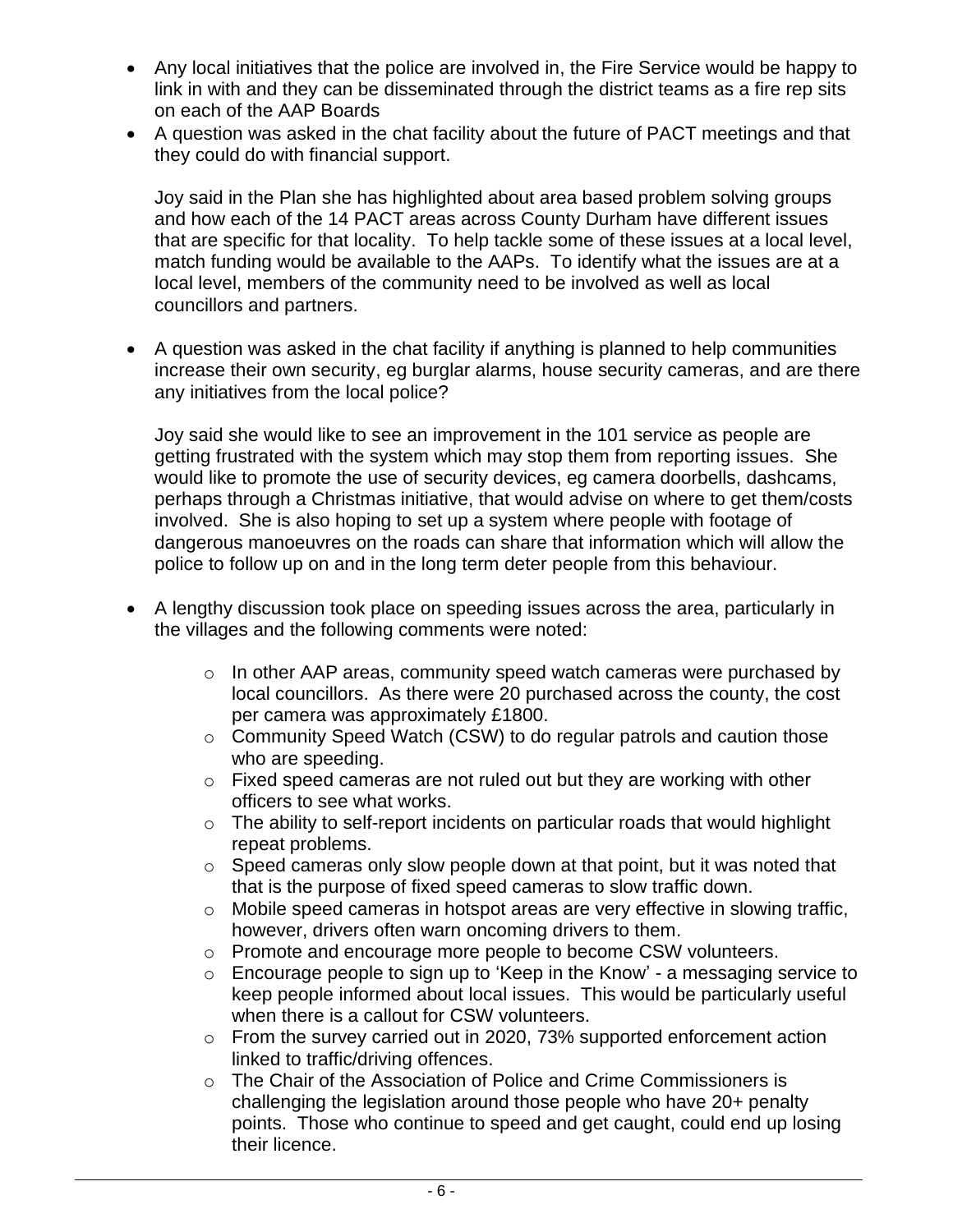Cllr Watson thanked Joy for her presentation and input at the meeting.

*Towns and Villages Presentation by Jackie Donnelly, Regeneration, Economy and Growth, DCC*

Jackie gave an overview on the Towns and Villages (T&V) Strategy that aims to address the issues and challenges that towns and villages are facing and how they are impacting on local communities (a copy of the presentation is available upon request).

In the DVP area projects include:

- ➢ Digital High Street. DCC have a rolling programme of town centre Wi-Fi and it will be coming to Consett shortly. Further work is needed to be done around testing on lamp posts.
- ➢ Target Business Improvements. Currently working with 3 business in Consett.
- ➢ Middle Street, Consett Streetscape Improvements. Work is due to commence early 2022 and will include new paving and street furniture. Work on John Street car park has been completed as well as parking spaces created on Medomsley Road.
- ➢ Vacant Buildings:
	- o Neurodisability Centre is on DCC's Problem Commercial Properties Log (PCPL). Discussions have taken place with the owners about potential demolition of the building.
	- $\circ$  Old Steelworks Brewery is not on the PCPL. She is not sure what the issues are but if anyone requires information about this, please go through the DVP Team and it will be passed on to her to follow up.
	- $\circ$  Taylor Street. DCC did some emergency repairs on the building but there are still ongoing issues, and it is a long term empty property. A report has been completed and it will be going onto the PCPL and allocated an officer.

Jackie advised that there is a facility on DCC's website to report problem properties.

The Community Economic Development Team has a Retail Business Support page on DCC's website and retail businesses can register with the team and request specific support. They will be allocated an officer who can give one to one support that could cover funding, business start-up, targeted business improvement, training, digital advice, licensing and more.

Regarding the Blackfyne School site, Cllr Watson said it is earmarked for housing.

Marlene Boyles said she owns property next to the derelict building in Taylor Street and this causes problems for her tenants with vermin. She asked if the owner is known to DCC and wonders if DCC could make a compulsory purchase on the building. Jackie said as it is on the PCPL and has been assigned an officer, they will be taking steps to ensure there is an end use for the property or it becomes a development site. They will contact the owner to try and get the issue resolved. If there is no progress, they will look at any legal powers that DCC have and any enforcement actions they can take.

Concerns were raised about the safety of the Taylor Street building and Jackie advised that she could ask DCC officers to visit the property.